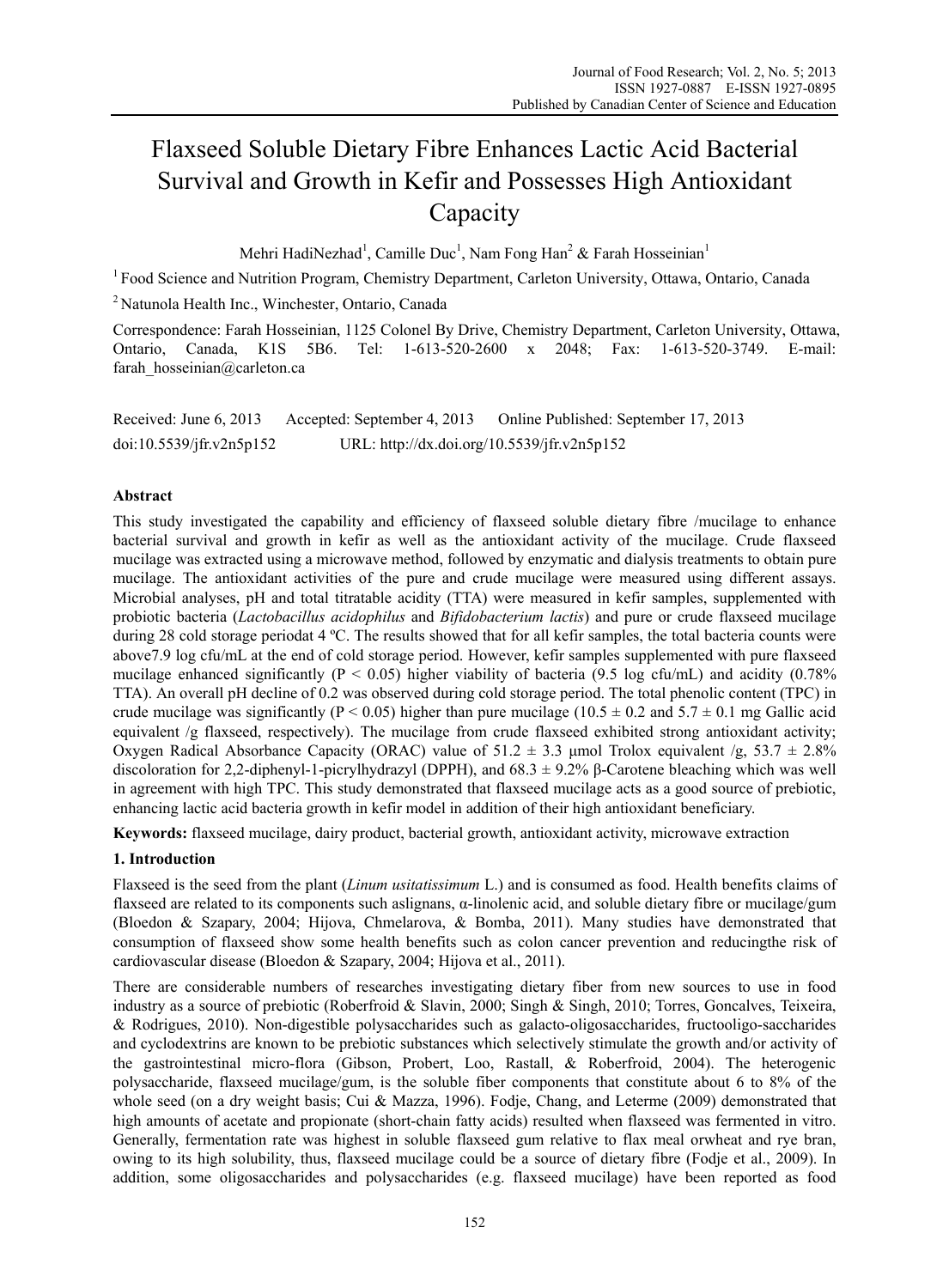additives with anti-tumour and antioxidant properties; capturing free radicals thus preventing cancers due to oxidation of proteins, lipid or DNA (Gutiérrez et al., 2010).

Kefir is a traditional beverage from Western and Central Asia which is made through fermentation of milk using kefir grains (Simova et al., 2002). It was unknown as diet for people from Europe and America, but recently, it is increasingly getting popularity around the world. The difference between kefir and other fermented milks is the starter culture. The bacteria types reported in the kefir grains include *Lactobacillus, Lactococcus, Leuconostoc* and *Acetobacter* with the two main bacteria *Streptococcus thermophilus* and *Lactococcus lactis* consisting 53-65% of the total microflora (Miguel, Cardoso, Lago, & Schwan, 2010; Simova et al., 2002). It also contains yeasts as *Kluyveromyces, Saccharomyces*, *Candida* and *Torulopsis* genus (Kök-Tas, Ekinci, & Guzel-Seydim, 2012) that can digest lactose, reducing lactose intolerance (Hertzler & Clancy, 2003). Many nutritional and health benefits have been claimed for kefir (Hosono et al., 1990; Vinderola, Perdigon, Duarte, Farnworth, & Matar, 2006).

To the best of our knowledge, there is no report of employing flaxseed gum in kefir as a source of prebiotic. Therefore, the objective of the present study was to evaluate the prebiotic potential and activity of crude and pure flaxseed mucilage by measuring microbial viability, pH and the titratable acidity (TTA) in kefir.

## **2. Materials and Methods**

# *2.1 Materials*

Flaxseed used in this study was purchased from a commercial source (Bulk Barn, Ottawa, Canada). Enzymes including α-amylase (*Bacillus licheniformis*, Type XII-A, saline solution ≥500 U/mg protein biuret) and protease (*Bacillus licheniformis* ≥ 2.4 U/g protein) were purchased from Sigma-Aldrich (St. Louis, Missouri, USA). The probiotics were obtained from USDA-ARS Culture Collection (National Center for Agricultural Utilization Research, Peoria, IL, USA), and they included *Lactobacillus acidophilus* (B-4495) and *Bifidobacterium lactis* (41405). The starter culture used for the kefir was kefir Type B (without production of  $CO<sub>2</sub>$ ), (Abiasa, Saint Hyacinthe, Quebec, Canada). All the chemicals used were analytical grades.

## *2.2 Methods*

## 2.2.1 Extraction of Mucilage by Microwave Extraction

A green-ecofriendly microwave technique was used to extract flaxseed mucilage. The microwave extraction of flaxseed mucilage was conducted according to the method describe by Nemes and Orsat (2011) with some modifications using a CEM STAR 2 Plus System (CEM Corporation, Matthews, NC, USA) operating at 800 w maximum power and 2455 MHz frequency. Whole ground flaxseed (5 g) was mixed with distilled water (150 mL) in the quartz tube and then placed inside the microwave cavity with temperature set at 90 °C for 30 min. Extracts were allowed to cold at room temperature and then centrifuged with a Sorvall Legend XTR centrifuge (Thermo Scientific, Ashville, NC, USA) at 2500 g for 20 min; the supernatant obtained corresponds to the crude mucilage and was used for further analysis. To obtain pure mucilage, α-amylase and protease (10 μL of each for 50 mL of extract) were added to the crude mucilage to remove starch and proteins. The extract was stirred overnight at 37 °C, cooled, centrifuged at 2500 g for 20 min at room temperature and supernatant was dialyzed against double distilled water for 48 h and water was refreshed every 6 h to separate polysaccharides and other materials with molecular weight cut-off of 3500 D (Spectra/Por dialysis membrane, Rancho Dominguez, CA, USA). The pure mucilage was collected and kept at freezer (-20  $^{\circ}$ C) for further analysis.

## 2.2.2 Total Phenolic Content (TPC)

The TPC was determined using the Folin-Ciocalteu method described by Hosseinian and Mazza (2009). Briefly, the extract (200 µL) was mixed with 1.9 mL of 10-fold distilled-water diluted Folin-Ciocalteu reagent, and after 5 min at room temperature, 1.9 mL of sodium carbonate solution (60 g/L) was added. After 120 min of incubation in the dark place at room temperature, the blank (distilled water) and samplesabsorbanceweremeasured at 725 nm using the Varian Cary 50 Bio UV/Visible Spectrophotometer (Varian, Mulgrave, Australia). The absorbance was measured in triplicate and the average absorbance was used to determine the total phenolic content. Gallic acid was used as standard and the results were expressed as Gallic acid equivalent (GAE).

## 2.2.3 ORAC Assay

The ORAC assay using fluorescein as fluorescent probe was performed to measure antioxidant activity of crude and pure flaxseed mucilage as described by Agil and Hosseinian (2012). The tests were conducted at 37 °C using a Multi-Detection Micro-plate Reader (BioTek Instruments, Ottawa, ON, Canada). The fluorescence intensity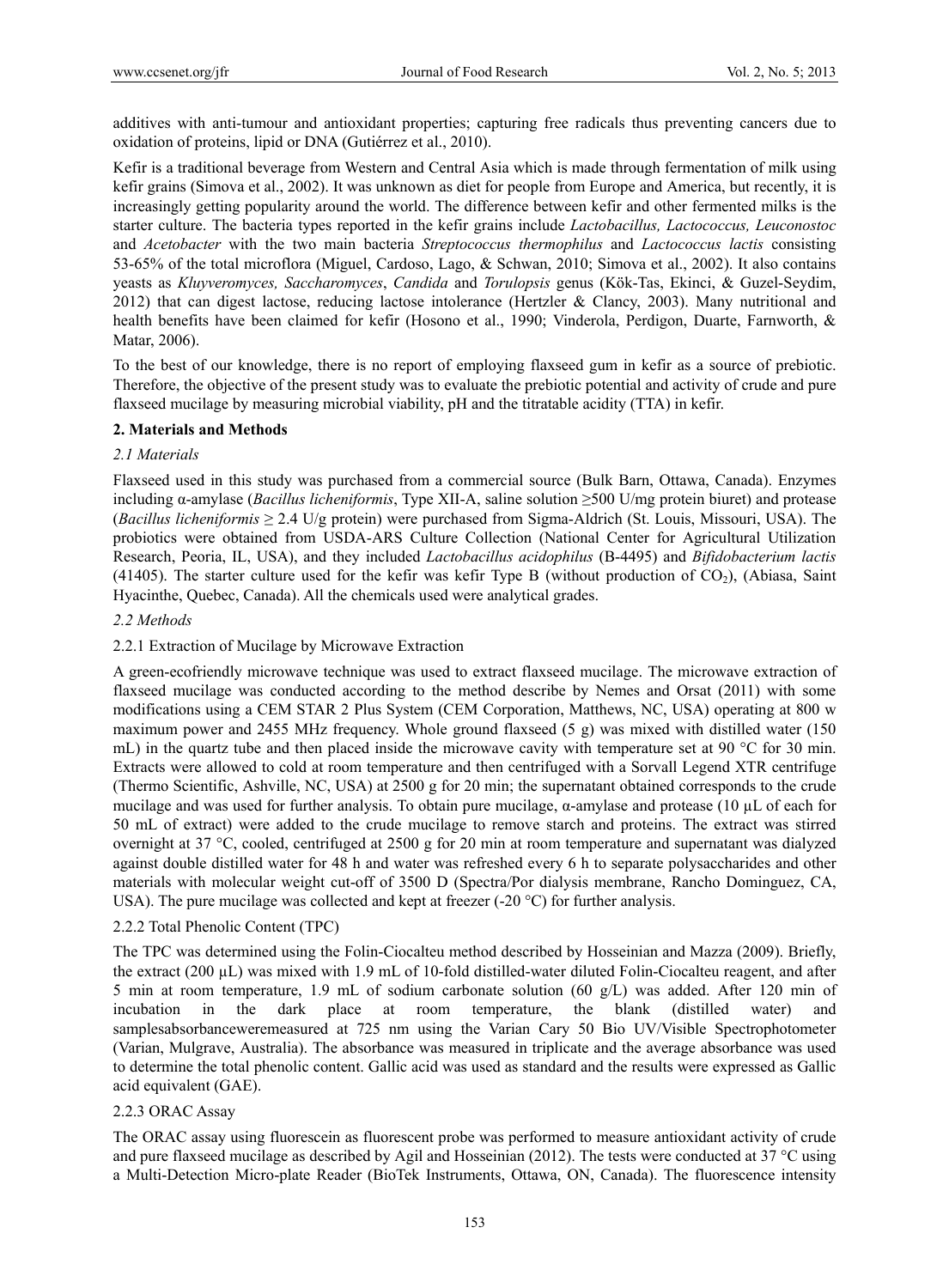was measured after 60 min (excitation wavelength, 485 nm; emission wavelength, 525 nm) and the ORAC value was determined by comparing the net area under the curve of the extracts, crude and pure, with the equation of the Trolox standard curve. Final ORAC values were expressed as μmolTrolox equivalent per g of flaxseed (μmol  $TE/g$ ).

## 2.2.4 DPPH<sup>•</sup> Scavenging Activity Assay

The DPPH' scavenging activity of flaxseed mucilage extract was measured as described by Li, Hydamaka, Lowry, and Beta (2009). Briefly, a fresh solution of 60  $\mu$ M DPPH was prepared in 95% ethanol solution. 200  $\mu$ L of the extract was mixed with 3.8 mL of the DPPH solution. The blank (95% ethanol) and extracts, crude and pure, absorbance was measured at 515 nm for 60 min at 10 min intervals using the Varian Spectrophotometer. The antioxidant activity was calculated as % of DPPH discolorationusing the Equation 1 below:

$$
\%DPPH_{dis} = [1 - (A_{sample, t} / A_{control, t0})] \times 100
$$
\n
$$
(1)
$$

Where  $A_{sample, t}$  is the absorbance of the sample at 515 nm at the different times and  $A_{control, t0}$  the initial absorbance of the control (DPPH solution).

## 2.2.5 β*-*Carotene Bleaching Test

This antioxidant assay was conducted as described by AidiWannes et al. (2010). Briefly, a 0.4 mM β-carotene solution (1 mL) was made in chloroform, and 40  $\mu$ L of linoleic acid and 400  $\mu$ L of Tween 80 were added. After drying the chloroform with nitrogen, 100 mL of double distilled water was added. An aliquot (3 mL) of this solution was added to 300 µL of the flaxseed mucilage extract. Samples were incubated in a water bath at 50 ºC for 2 h. The absorbance was measured against the blank (double distilled water) at 470 nm at 0 and 2 h. The %β-Carotene bleaching (which represents the antioxidant activity) was calculated using the Equation 2 below:

$$
\% \beta\text{-Carotene bleaching} = \left[ (A_{sample, t=2h} - A_{control, t=2h}) / (A_{control, t=0} - A_{control, t=2h}) \right] \times 100 \tag{2}
$$

Where A<sub>Sample t=2h</sub> is the absorbance of the sample after 2 h of incubation, A<sub>Control</sub> t=2h is the absorbance of the control after 2 h of incubation,  $A_{\text{Control t=0}}$  is the initial absorbance of the control.

## 2.2.6 Prebiotic and Probiotic Activity of Kefir

Prebiotic activity of kefir samples were measured according to a method described by Espirito Santo et al. (2010).

## 2.2.6.1 Probiotic Culture

The probiotics used were *Lactobacillus acidophilus* (probiotic 1) and *Bifidobacterium animalis subsp. lactis* (probiotic 2). Probiotic culture (100  $\mu$ L) was added to 15 mL sterile test tubes containing 10 mL of MRS agar broth (Oxoid Ltd., Basingstoke, United Kingdom). The mix was incubated at 37 °C for 24 h. Then, 100 µL of the mix was placed into Petri dishes containing MRS agar media. Petri dishes were incubated at 37 °C for 24 h. Next, a couple of colonies were placed into 10 mL MRS broth and incubated at 37 °C overnight. To obtain the probiotic cultures, the test tubes were centrifuged at 2500 g for 20 min at room temperature. The agar supernatant was decanted and 10 mL of sterile water was added to rinse the bacteria. The test tubes were centrifuged again at 2500 g for 20 min at room temperature. The water supernatant was decanted and 5 mL of sterile water was added. Dilutions were made using sterile milk and concentration adjusted to 6.5 log cfu/mL.

## 2.2.6.2 Kefir Preparation

Homogenized and pasteurized milk (3.5%) purchased from a commercial source (Ottawa, ON, Canada) was stirred at 85 °C for 15 min, cooled to 42 °C. An aliquot was transferred into 50 mL sterile test-tubes, and starter culture(kefir grain, 2 g / L of milk),the crude or pure flaxseed mucilage (2 g) and probiotics (1 mL) were added to the milk as described in Table 1. Treatments were incubated at room temperature overnight and then stored at 4 °C for 28 days. Three replications were conducted for each treatment.

## 2.2.6.3 Microbiological Analyses

Bacterial enumerations were performed on day 1, 7, 14, 21 and 28 in triplicate. Serial dilutions of each kefir treatment were made, and an aliquot (10  $\mu$ L) was plated onto MRS agar dishes using the spread plate method followed by 24 h incubation in an anaerobic condition at 37 °C. The number of colonies was counted and the number of cells was converted into log cfu/mL.

## 2.2.6.4 Total Titratable Acidity (TTA) and pH

To determine TTA, 1 mL of sample was mixed with 9 mL of sterile water. The solution was titrated with 0.1 N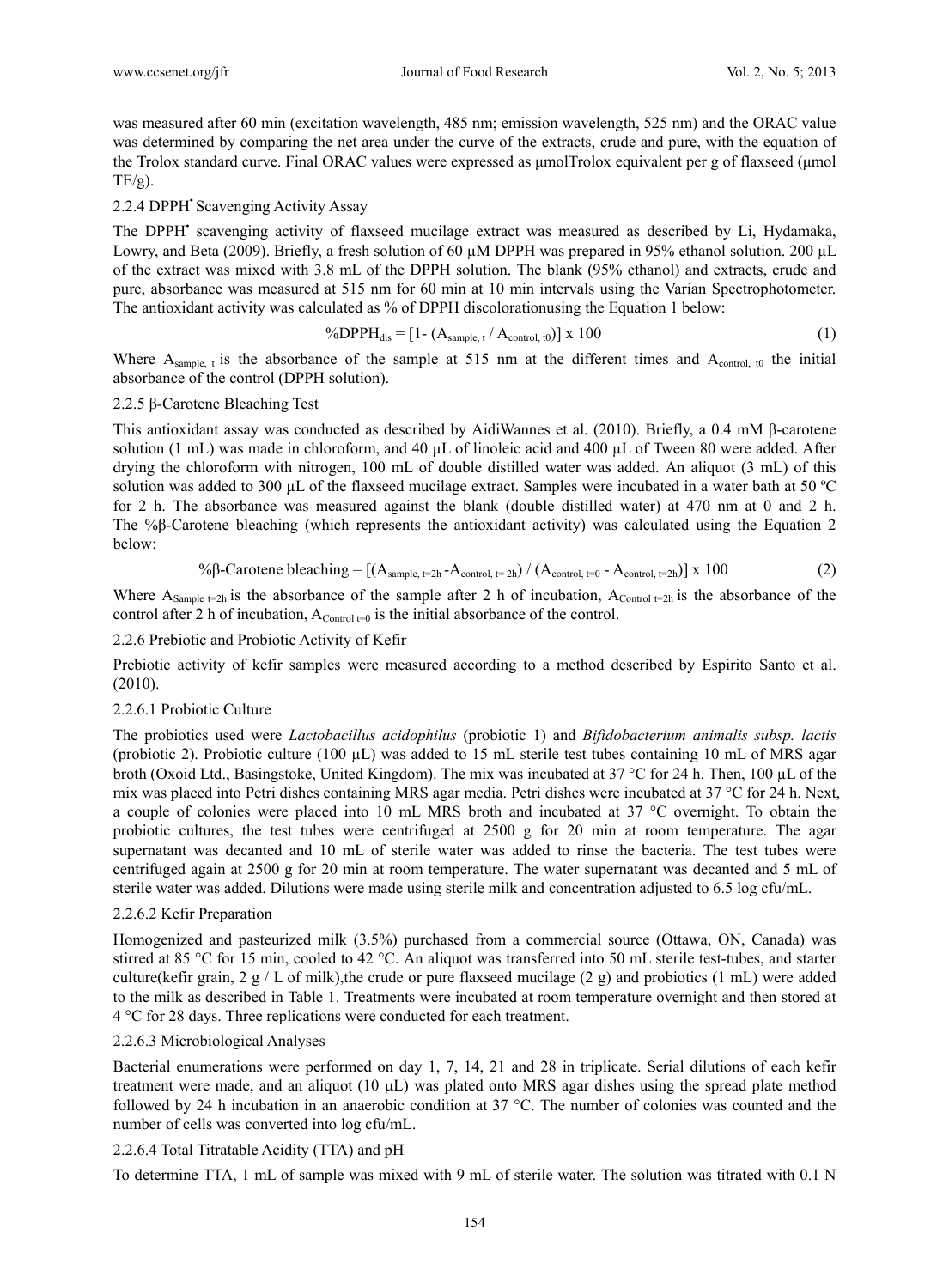NaOH using 0.1% (w/v) phenolphthalein indicator. The TTA values were reported as % lactic acid equivalent. The pH of the kefir samples was measured using a Denver Instrument UB-5 pH meter (Denver Instrument, Bohemia, New York, USA).

## *2.3 Statistical Analyses*

All experiments were conducted in triplicate and data were expressed as means  $\pm$  SD. Different kefir formulations during cold storage period were statistically compared for total microbial count, TTA, and pH. The mucilage properties (TPC and antioxidant activities) were also compared between crude and pure mucilage. These differences were assessing using analysis of variance (ANOVA), SAS (version 9.2, SAS Institute Inc., Cary, NC, USA). Duncan's Multiple Range test was used to compare values with statistically significant differences ( $P < 0.05$ ).

| Sample coding | Ingredient (amount is expressed per 1L of milk) |                           |                                         |  |
|---------------|-------------------------------------------------|---------------------------|-----------------------------------------|--|
|               | Kefir grain $(g)$                               | Flaxseed mucilage $(2 g)$ | Probiotic <sup>*</sup> $(1 \text{ mL})$ |  |
| K             | $\overline{2}$                                  |                           |                                         |  |
| $K+1$         | $\overline{2}$                                  |                           | 1                                       |  |
| $K+2$         | 2                                               |                           | 2                                       |  |
| $K+1+2$       | $\overline{2}$                                  |                           | 1 & 2                                   |  |
| KC            | $\overline{2}$                                  | Crude                     |                                         |  |
| $KC+1$        | $\overline{2}$                                  | Crude                     | 1                                       |  |
| $KC+2$        | $\overline{2}$                                  | Crude                     | $\overline{2}$                          |  |
| $KC+1+2$      | $\overline{2}$                                  | Crude                     | 1 & 2                                   |  |
| KP            | 2                                               | Pure                      |                                         |  |
| $KP+1$        | $\overline{2}$                                  | Pure                      | 1                                       |  |
| $KP+2$        | $\overline{c}$                                  | Pure                      | $\overline{2}$                          |  |
| $KP+1+2$      | 2                                               | Pure                      | 1 & 2                                   |  |

Table 1. Different kefir formulations and their coding

*\** Probiotic 1: *Lactobacillus acidophilus,* Probiotic 2: *Bifidobacterium lactis*.

#### **3. Results and Discussions**

#### *3.1 Total Phenolic Content of Flaxseed Mucilage*

The TPC results of the crude and pure flaxseed mucilage are shown in Table 2. There were nearly as twice TPC in crude (10.5 mg GAE/g flaxseed) as in pure flaxseed mucilage (5.7 mg GAE/g flaxseed). This significant difference ( $p < 0.05$ ) demonstrate that during purification of flaxseed mucilage, a marked amount of phenolic compounds are removed. Flaxseed lignans secoisolariciresinol diglycoside (SDG) and other pheonlics such as phenolic acids might have contributed to the higher TPC of crude mucilage. SDG is a diphenolic that is conjugated with the mucilage and also is water soluble. SDG and its aglycone (SECO) were the major lignans in flaxseed (7 mg/g) (Mazur et al., 1996; Thompson, Robb, Serraino, & Cheung, 1991) that have shown biological activities such as antioxidant, and antitumor properties (MacRae &Towers, 1984). Flaxseed also contains free phenolic acids, conjugated phenolic acids and flavonoids which can explain the higher antioxidant activity of crude mucilage. Oomah, Kenaschuck, and Mazza (1995) reported a content of 3-5 mg etherified phenolic acids per g flaxseed, while Kozlowska, Zadernowski, and Sosulski (1983) reported the free phenolic acids present of 0.20-0.28 mg/g defatted flaxseed flour and flavonoids present of 0.49-0.87 mg/g defatted flaxseed flour. In our study, microwave extraction technique for flaxseed mucilage resulted in higher TPC value comparing to the conventional methods which reflects the merit of this green technique as a promising method to extract plant bioactive compounds (Beejmohun et al., 2007; Chiremba, Rooney, & Beta, 2012).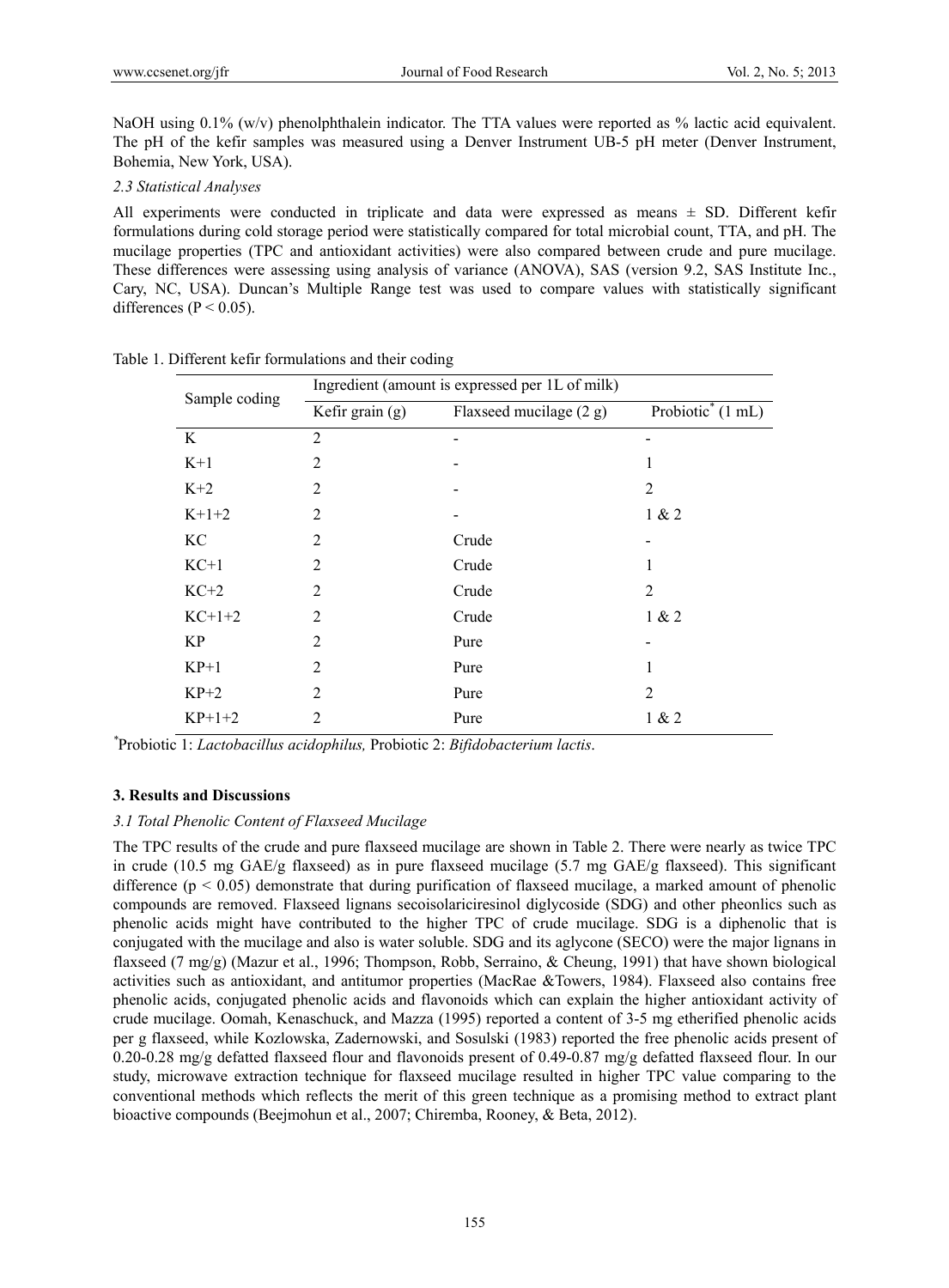| Flaxseed mucilage | TPC-<br>(mg GAE/g flaxseed) | <b>ORAC</b> Value<br>( $\mu$ mol TE/g flaxseed) | $%$ DPP $H_{dis}$ | % β-Carotene<br>inhibition |
|-------------------|-----------------------------|-------------------------------------------------|-------------------|----------------------------|
| Crude             | $10.5 \pm 0.2$              | $51.2 \pm 3.3$                                  | $53.7 \pm 2.8$    | $68.3 \pm 9.2$             |
| Pure              | $5.7 \pm 0.1$               | $38.5 \pm 0.7$                                  | $38.2 \pm 1.7$    | $24.9 \pm 1.4$             |
| $p$ -value        | *                           | *                                               | *                 | $***$                      |

Table 2. Total phenolic content (TPC), ORAC value, % DPPH $_{dis}$ , and % β-Carotene inhibition of crude and pure flaxseed mucilage

\* Significantly different at  $P < 0.05$ .

\*\* Significantly different at P < 0.001.

#### *3.2 Antioxidant Activity*

#### 3.2.1 ORAC Assay

Figure 1 illustrates the fluorescence decay of fluorescein during the ORAC assay. The fluorescence intensity decline is related to the degree of free radical damage. A sample with antioxidant capacity can inhibit the free radical damage resulted in a protection against fluorescence probe destruction in the ORAC assay (Huang, Ou, Hampsch-Woodill, Flanagan, & Prior, 2002). As expected, the blank sample (phosphate buffer) lacking any antioxidant compounds showed a sharp decrease in fluorescence. Trolox at concentration of 100 µM showed a 10 min delay period and after that the decomposition of fluorescein speeded up. The crude flaxseed mucilage had a relatively 10 min delay period and gradual decrease in fluorescence intensity to the end of test. There was about 5 min delay period for pure flaxseed mucilage was followed by a gradual fluorescence decrease.



Figure 1. Fluorescence decay curves of fluorescein during the ORAC assay for blank (phosphate buffer), 100  $\mu$ M troloxsolution, crude, and pure flaxseed mucilage. Error bars on each data point show  $\pm$  SD

Final ORAC values were calculated using the Trolox calibration curve and expressed as micromole Trolox equivalents per gram for samples. The crude mucilage had significantly  $(P < 0.05)$  higher antioxidant activity compared to the pure mucilage (Table 2). Under similar experimental condition, the crude flaxseed mucilage showed a higher antioxidant activity (51.2 µmol TE/g) than triticale bran (33.9 µmol TE/g; Agil & Hosseinian,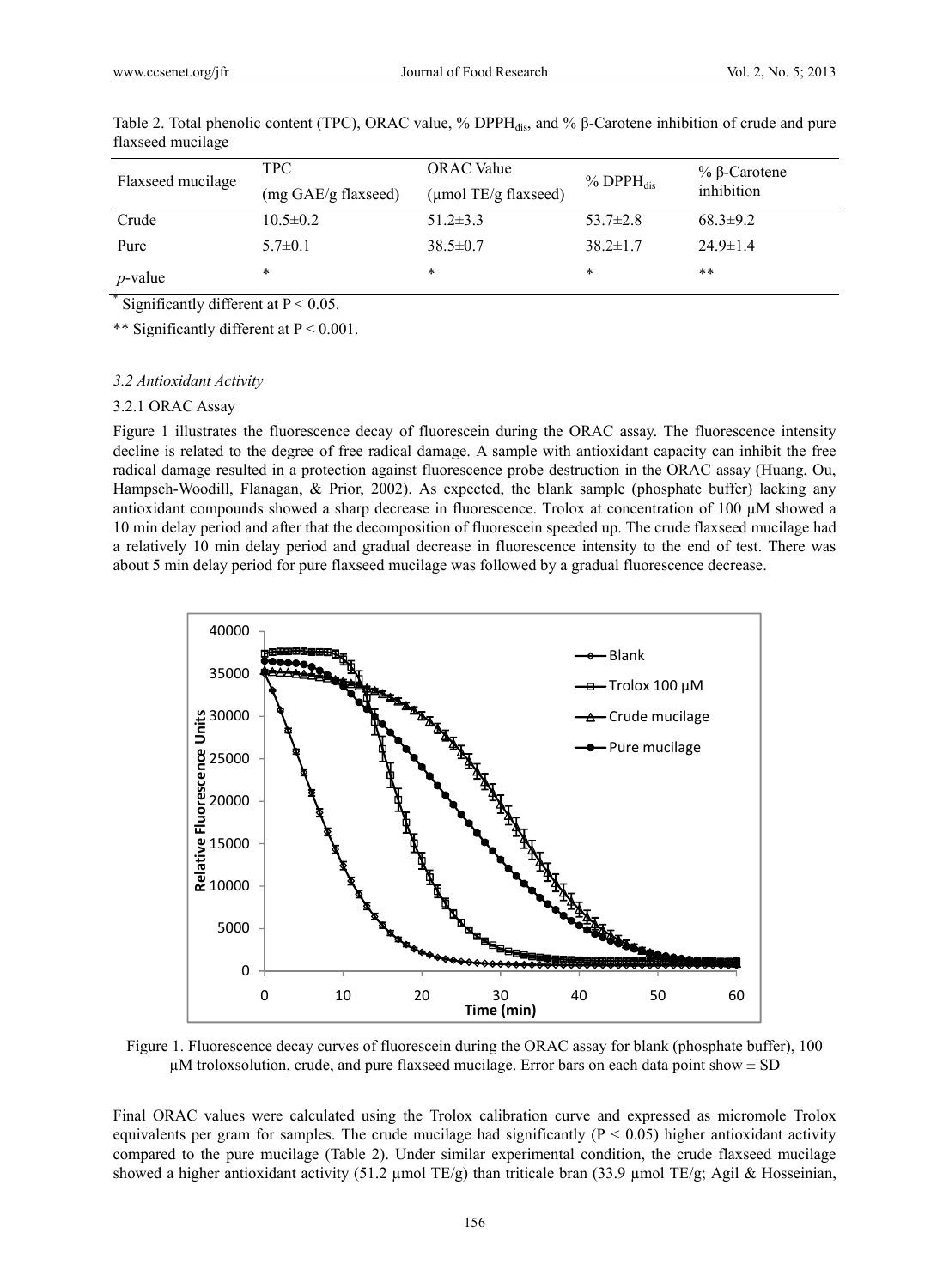2012), and the green and red lentil (46.1 and 43.1 µmol TE/g), respectively (Agil et al., 2012).

3.2.2 DPPH Free Radical Scavenging Results

Figure 2 depicts the kinetic of DPPH free radical scavenging activity of the crude and pure flaxseed mucilage. Although at first 30 min of reaction crude flaxseed mucilage showed less activity compared to pure mucilage, however after that its reactivity speeded up. After 60 min, crude flaxseed mucilage achieved significantly ( $p <$ 0.05) higher discoloration of DPPH radical than pure mucilage (53.7% and 38.2%, respectively, Table 2), showing more antioxidant capacity which is in parallel with the TPC results.

Sharma and Bhat (2009) also reported a time dependent for DPPH radical scavenging activity. They reported a rapid radical scavenging reaction of ascorbic acid and propyl gallate with DPPH while the reaction of BHT with DPPH was slow. The flaxseed lignin (SDG and SECO) both have been reported to show strong and concentration dependence free radical scavenging activity against DPPH (Hu, Yuan, & Kitts, 2007).

#### 3.2.3 β-Carotene Assay

The β-Carotene assay results (Table 2) showed significant difference ( $P < 0.001$ ) between crude and pure flaxseed mucilage, with the crude mucilage having higher %β-Carotene inhibition (68.3%) than the pure mucilage (24.9%). The β-carotene bleaching assay is a suitable method to measure the antioxidant activity of the plant extracts since β-carotene is highly sensitive to linoleic acidoxidation. The delay in β-carotene discolouration is a measurement of antioxidant activity (Dapkevicius, Venskutonis, Beek, & Linssen, 1998).



Figure 2. Kinetic of DPPH free radical scavenging activity for the crude and pure flaxseed mucilage. Error bars on each data point show  $\pm$  SD

High antioxidant activity of flaxseed mucilage measured in this study could provide additional benefit in kefir along with prebiotic functionality of these natural bioactive compounds. Similar dual functionality has also been suggested for triticale bran and green lentil using yogurt as a food model system (Agil & Hosseinian, 2012; Agil et al., 2013). However, under similar experimental condition, prebiotic activity of flaxseed mucilage showed a more pronounced effect on bacteria viability; above 9 cfu/mL total bacteria counts in yogurt drink with flaxseed mucilage compared to 8.2 and 8.3 cfu/mL for yogurt containing green lentil and triticale bran on day 28, respectively. Also, as previously mentioned, antioxidant activity of crude flaxseed mucilage was higher than green lentil and much higher than triticale bran measured by a similar ORAC assay.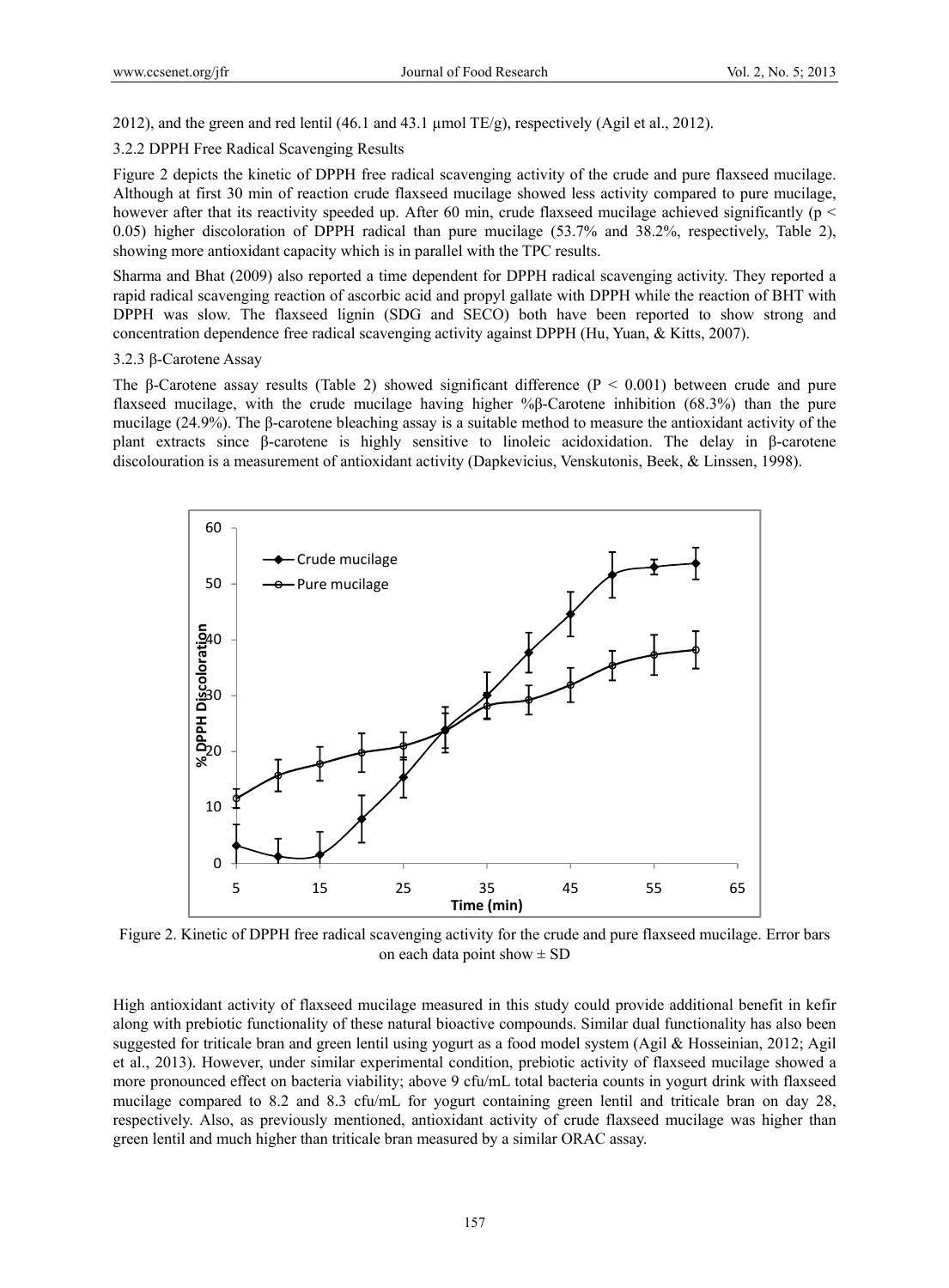#### *3.3 Probiotic Activity*

#### 3.3.1 Microbial Analyses

The evolution of total bacteria (log cfu/mL) at days 1, 7, 14, 21 and 28 in kefir samples is shown in Figure 3 ((a), (b), (c), and (d)). On the day 1, the count of bacteria ranged from 6.6 to 7.0 log cfu/mL for all the samples, with significantly ( $P < 0.001$ ) higher values for the treatments supplemented with crude or pure flaxseed mucilage (except for treatments including probiotic 2). All kefir samples showed marked increase in the total bacteria count on the day 7 compared to day 1, indicating a significant growth activity of bacteria. It seems lactic fermentation has been completed by the day 7. This could be explained by slower fermentation of lactic acid bacteria in the presence of yeast in kefir (Collar, 1996). Our results are in agreement with the theory suggesting a symbiotic relationship between yeast and bacteria in kefir in which they can survive and propagate by using each other's bio-products as a nutrient (Viljoen, 2001).The theory suggests that lactic acid bacteria produces galactose which can be digested by yeast which in turn can produce vitamins which boost the growth of the lactic acid bacteria. Also, Xie, Zhou, and Li (2012) demonstrated that the yeast (*S. Cerevisiae*) enhanced probiotic potential of Lactobacillus paracasei H9 (both isolated from kefir grain), and the two strains showed some positive effects of co-aggregation which can increase the gastrointestinal survivability of the probiotic.



Figure 3. Enumeration of total bacteria in kefir samples; (a) K: kefir, KC: kefir supplemented with crude mucilage, KP: kefir supplemented with pure mucilage; (b), (c), and (d), the same treatments as (a) supplemented with probiotics *Lactobacillus acidophilus* (+1), *Bifidobacterium lactis* (+2), and both probiotics (+1+2), respectively, during 28 days cold storage

Overall, after the day 14, kefir samples supplemented with flaxseed mucilage provided significantly  $(P < 0.001)$ higher viability of bacteria in comparison with their respective samples without flaxseed mucilage. These results demonstrated the potential ability of pure mucilage as well as crude flaxseed mucilage in kefir systems with or without probiotics to enhance the microbial survival and growth.The polysaccharides of flaxseed mucilage have been classified in two groups of neutral and acidic fraction which mainly composed of arabinoxylan and rhamonogalacturonan I, respectively (Naran, Chen, & Carpita, 2008; Warrand et al., 2003). Our findings confirm the results reported by (Fodje et al., 2009) which showed the highest fermentation rate of flaxseed mucilage in comparison to wheat or rye bran, due to higher soluble fibre content in flaxseed mucilage. Kefir samples without probiotics and supplemented with probiotic 1 showed a significantly  $(P < 0.001)$  higher bacteria growth in the samples containing pure flaxseed mucilage than crude flaxseed mucilage (Figure 3(a) and (b)). It seems *Lactobacillus acidophilus* could propagate better in presence of pure flaxseed mucilage compared to crude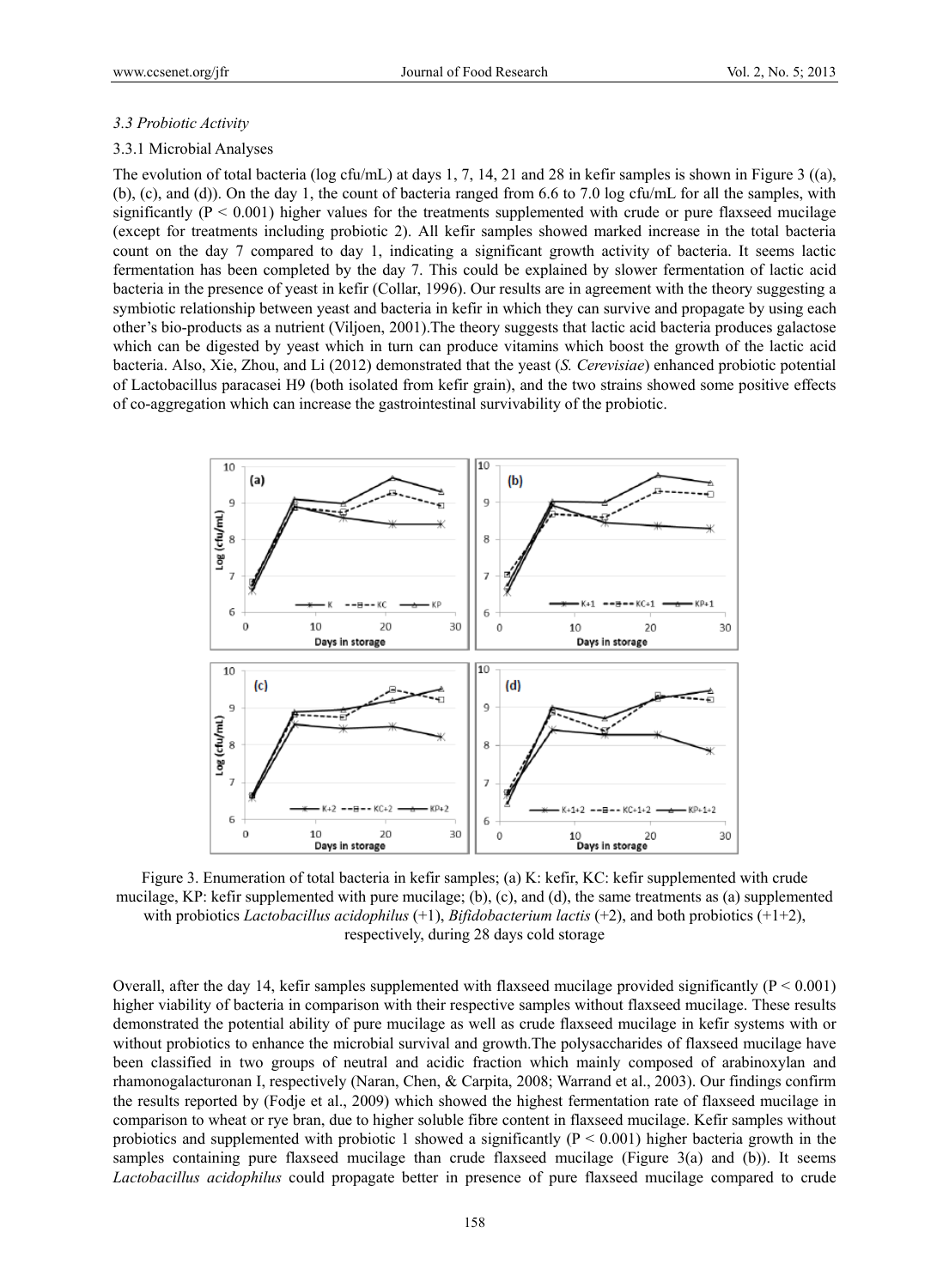flaxseed mucilage while the same trend was not observed for *Bifidobacterium lactis*or combined probiotics treatments (Figure 3(c) and (d)). The most pronounced effect of different treatments on the behaviour of probiotics was observed in day 21; the kefir samples supplemented with *Lactobacillus acidophilus* showed highest microbial counts for pure mucilage treatment while for crude mucilage-added kefir, samples having *Bifidobacterium lactis* or showed the highest bacterial count and combining both probiotics resulted in no statistically different amount of bacteria growth for pure and crude mucilage. Roberfroid and Slavin (2000) reported that galacto-oligosaccharides are readily fermentable by *Bifidobacteria*, some strains of *bacteroides*, *lactobacilli*, and *enterobacteriaceae*.

Throughout day 7 to day 28, total bacteria counts decreased significantly ( $P < 0.001$ ) in control kefir samples with or without probiotics but lacking flaxseed mucilage, confirming that adding probiotics in dairy products do not guarantee the microbial flora expected from their intake during storage period. Kefir samples supplemented with *Bifidobacterium lactis* probiotic were more vulnerable to bacteria declining especially after day 21 (Figure3(c) and (d)). The observed decrease in bacteria growth could be due to the decrease in the amount of remaining sugar in milk resulting in fewer nutrients for their growth promotion. Along the same line, a significant decrease (2 log cfu/mL) in *lactobacilli* and *Lactococci* counts was also reported during 28 days storage of kefir (Irigoyen, Arana, Castiella, Torre, & Ibáñez, 2005) which also showed the levels of *lactococci* and *lactobacilli* strains were inversely proportional to the quantity of kefir grains inoculated, probably because of their sensitivity to the low pH.

A range of 6-8 log cfu/mL is the recommended level for probiotic bacteria which expected to be survived during the cold storage period (Vasiljevic & Shah, 2008). Our results showed that, by the end of cold storage period, the kefir treatments illustrated total bacteria counts range from 7.85 to 9.53 log cfu/mL which confirms the ability of kefir samples to keep the acceptable bacteria levels by the of storage time.

#### 3.3.2 Total Titratable Acidity (%TTA) and pH

Table 3 shows pH value of kefir samples during the cold storage period at 4 °C. An overall pH decline of about 0.2 units was observed during cold storage period. On the day 1, all kefir samples with or without mucilage addition showed a trend of decrease in pH as probiotic 1, 2 and combination of 1 and 2 supplemented to the samples, respectively. This could be as a result of more bacteria activity, causing more acidic media. On the day 7, most Kefir samples showed significant decrease (P < 0.001) in pH compared to the day1, except sample K+1+2. As observed in the bacteria growth results, continuing lactic acid fermentation by the day 7 could be resulted in pH decline. After the day 7, pH did not show drastic change to the end of cold storage period. After day 21, kefir samples with crude flaxseed mucilage, with or without probiotics, showed lower pH values compared to their respective treatments supplemented with pure mucilage. Overall, our results demonstrated that kefir samples with or without mucilage while promoting bacteria viability, however, did not cause drastic decrease in the pH of the media. This is in excellent agreement with findings by Guzel-Seydim, Kok-Tas, Ertekin-Filiz, and Seydim (2011) which reported kefir samples stored in fridge up to period of 21 days showed no change in pH. Changing in pH during storage time is a big problem for other milk products such as yoghurt. Our results for kefir samples pH and their variation are well in agreement with the study of Irigoyen et al. (2005) that reported no significant change in pH of kefir samples during the storage probably due to the yeasts presence. Our findings for pH during cold storage time can be discussed by the fact that lactic acid bacteria activity decrease in the presence of yeasts (Collar, 1996) resulting in less lactic and acetic acids production. In other hands, dietary fibres such as galactooligosaccharides improve the probiotic growth without significant decrease in pH (Mei, Carey, Tosh, & Kostrzynska, 2011).

Table 4 illustrates the TTA values of kefir samples during the cold storage period. Probiotic bacteria produce acids such as butyric, lactic and propionic acid with lactic acid being the most prevalent (Shah, 2000). The trend described for pH comparisons on the day 1 was confirmed by the trend of TTA, showing an increase in acidity of kefir samples when probiotic 1, 2, and both of them were incorporated, respectively. Lactic fermentation seems to continue by the day 7 resulting in more TTA. From the day 14 by the end of cold storage period, kefir samples without flaxseed mucilage showed a significantly  $(P < 0.001)$  decrease in TTA, while the kefir samples supplemented with crude and especially pure mucilage showed an increase in TTA. In agreement with our findings, Irigoyen et al. (2005) found that during refrigerated storage of kefir lactic acid bacteria will begin to decrease, while the numbers of yeasts and acetic acid bacteria will remain fairly consistent which can resulted in more acidic media. Overall at the end of cold storage period, the kefir samples containing pure flaxseed mucilage produce more acidic compounds in comparison with kefir samples without mucilage or with crude mucilage confirming that pure mucilage favors the growth of lactic acid bacterial. Although pH value did not showed drastic change, it seems probiotic activity of pure mucilage enhance producing short-chain fatty acids which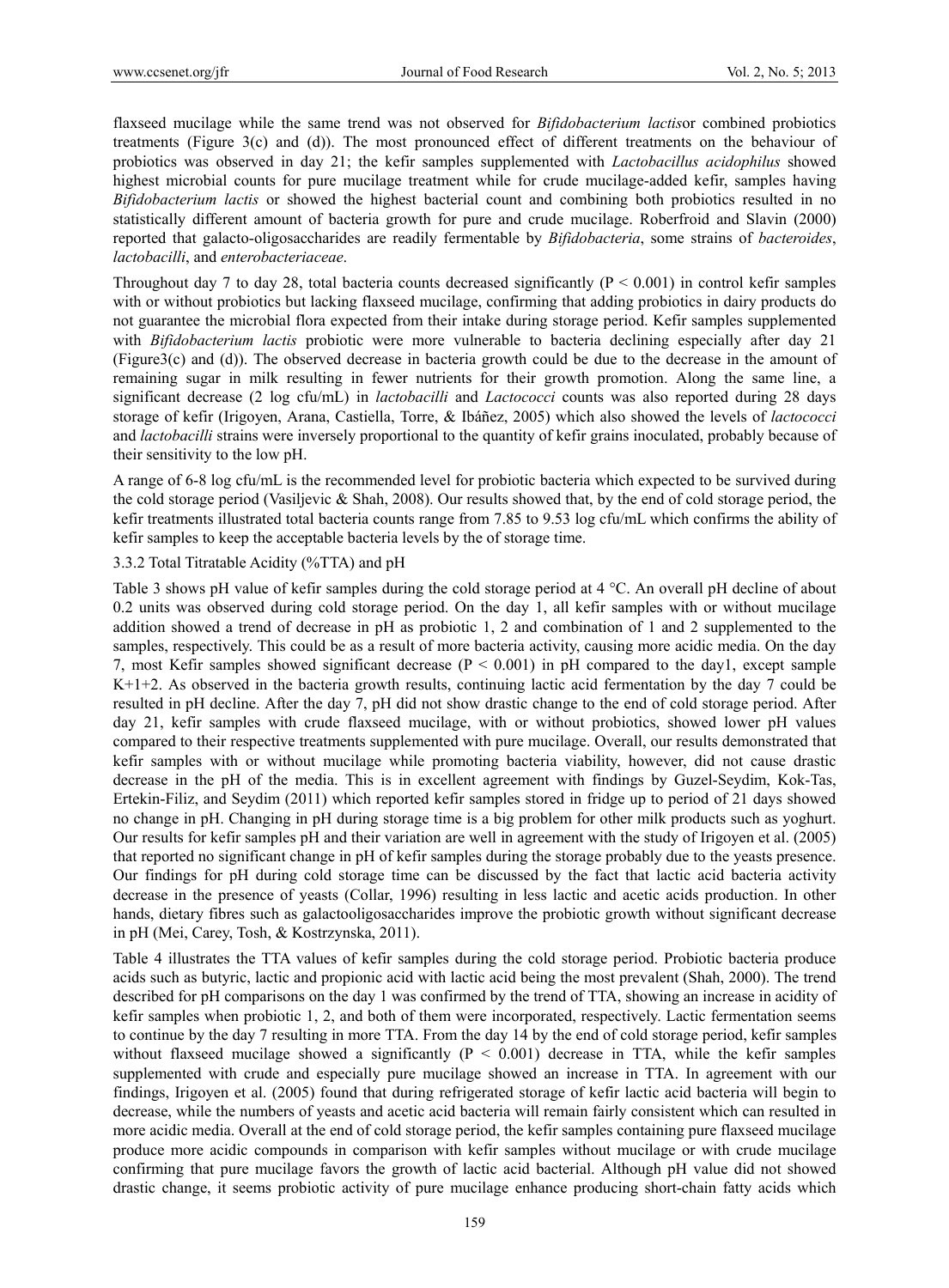| Treatment <sup>1</sup> | $\mathbf{p} \overline{\mathbf{H}^{\neq}}$ |                 |                 |                 |                 |
|------------------------|-------------------------------------------|-----------------|-----------------|-----------------|-----------------|
|                        | Day 1                                     | Day 7           | Day 14          | Day 21          | Day 28          |
| K                      | $4.37\pm0.01$                             | $4.28 \pm 0.01$ | $4.24 \pm 0.01$ | $4.21 \pm 0.01$ | $4.20 \pm 0.01$ |
| $K+1$                  | $4.32 \pm 0.01$                           | $4.26 \pm 0.01$ | $4.23 \pm 0.01$ | $4.21 \pm 0.00$ | $4.19 \pm 0.01$ |
| $K+2$                  | $4.27\pm0.01$                             | $4.24 \pm 0.00$ | $4.22 \pm 0.01$ | $4.20 \pm 0.01$ | $4.18 \pm 0.01$ |
| $K+1+2$                | $4.23 \pm 0.01$                           | $4.23 \pm 0.01$ | $4.20 \pm 0.01$ | $4.20 \pm 0.00$ | $4.18 \pm 0.01$ |
| КC                     | $4.34\pm0.01$                             | $4.25 \pm 0.01$ | $4.23 \pm 0.01$ | $4.19\pm0.01$   | $4.18 \pm 0.01$ |
| $KC+1$                 | $4.26 \pm 0.01$                           | $4.22 \pm 0.01$ | $4.22 \pm 0.01$ | $4.18 \pm 0.01$ | $4.18 \pm 0.00$ |
| $KC+2$                 | $4.23 \pm 0.01$                           | $4.20 \pm 0.01$ | $4.21 \pm 0.00$ | $4.19 \pm 0.01$ | $4.18 \pm 0.01$ |
| $KC+1+2$               | $4.20 \pm 0.00$                           | $4.19 \pm 0.01$ | $4.20 \pm 0.00$ | $4.18 \pm 0.01$ | $4.17\pm0.01$   |
| <b>KP</b>              | $4.33 \pm 0.01$                           | $4.26 \pm 0.01$ | $4.24 \pm 0.01$ | $4.24 \pm 0.01$ | $4.22 \pm 0.01$ |
| $KP+1$                 | $4.30\pm0.01$                             | $4.25 \pm 0.00$ | $4.23 \pm 0.01$ | $4.23 \pm 0.01$ | $4.21 \pm 0.01$ |
| $KP+2$                 | $4.26 \pm 0.01$                           | $4.24\pm0.01$   | $4.23 \pm 0.01$ | $4.23 \pm 0.01$ | $4.22 \pm 0.01$ |
| $KP+1+2$               | $4.22 \pm 0.011$                          | $4.22 \pm 0.01$ | $4.22 \pm 0.01$ | $4.23 \pm 0.01$ | $4.22 \pm 0.01$ |

preferably were in disassociated form, causing higher acidity (TTA) but not necessarily lower pH value.

Table 3. Evaluation of pH of different kefir formulations during 28 days of storage at 4 °C

\*Kefir samples coding are described in Table 1.

 $\overrightarrow{v}$ Values are means (n=3)  $\pm$  SD.

| Treatment <sup>®</sup> | TTA $(\%)^{\neq}$ |                 |                 |                 |                 |
|------------------------|-------------------|-----------------|-----------------|-----------------|-----------------|
|                        | Day 1             | Day 7           | Day 14          | Day 21          | Day 28          |
| K                      | $0.55 \pm 0.01$   | $0.57 \pm 0.03$ | $0.63 \pm 0.02$ | $0.60 \pm 0.03$ | $0.56 \pm 0.02$ |
| $K+1$                  | $0.57 \pm 0.03$   | $0.60 \pm 0.03$ | $0.62 \pm 0.03$ | $0.59 \pm 0.03$ | $0.56 \pm 0.02$ |
| $K+2$                  | $0.60 \pm 0.03$   | $0.65 \pm 0.02$ | $0.64 \pm 0.02$ | $0.60 \pm 0.02$ | $0.57 \pm 0.02$ |
| $K+1+2$                | $0.62 \pm 0.03$   | $0.68 \pm 0.02$ | $0.65 \pm 0.02$ | $0.60 \pm 0.02$ | $0.59 \pm 0.01$ |
| KC.                    | $0.59 \pm 0.03$   | $0.62 \pm 0.01$ | $0.63 \pm 0.02$ | $0.62 \pm 0.02$ | $0.63 \pm 0.02$ |
| $KC+1$                 | $0.65 \pm 0.02$   | $0.67 \pm 0.02$ | $0.68 \pm 0.03$ | $0.68 \pm 0.03$ | $0.70 \pm 0.01$ |
| $KC+2$                 | $0.67 \pm 0.02$   | $0.70 \pm 0.01$ | $0.70 \pm 0.02$ | $0.70 \pm 0.02$ | $0.72 \pm 0.01$ |
| $KC+1+2$               | $0.69 \pm 0.01$   | $0.71 \pm 0.02$ | $0.70 \pm 0.01$ | $0.71 \pm 0.02$ | $0.72 \pm 0.02$ |
| KP.                    | $0.65 \pm 0.02$   | $0.71 \pm 0.02$ | $0.73 \pm 0.02$ | $0.76 \pm 0.01$ | $0.77 \pm 0.01$ |
| $KP+1$                 | $0.66 \pm 0.02$   | $0.71 \pm 0.01$ | $0.74 \pm 0.02$ | $0.76 \pm 0.02$ | $0.77 \pm 0.01$ |
| $KP+2$                 | $0.70 \pm 0.02$   | $0.72 \pm 0.01$ | $0.75 \pm 0.01$ | $0.77 \pm 0.02$ | $0.78 \pm 0.01$ |
| $KP+1+2$               | $0.70 \pm 0.02$   | $0.72 \pm 0.01$ | $0.75 \pm 0.01$ | $0.78 \pm 0.01$ | $0.78 \pm 0.02$ |

Table 4. Evaluation of total titratable acid (TTA)of different kefir formulations during 28 days storage at 4 °C

\*Kefir samples coding are described in Table 1.

 $\overrightarrow{v}$ Values are means (n=3)  $\pm$  SD.

# **4. Conclusion**

This study was conducted for the first time to investigate the potential of flaxseed mucilage to boost the bacterial growth in kefir system. The results demonstrated that flaxseed mucilage acts as a good source of prebiotic, enhancing lactic acid bacteria growthin kefir model. Pure flaxseed mucilage showed better prebiotic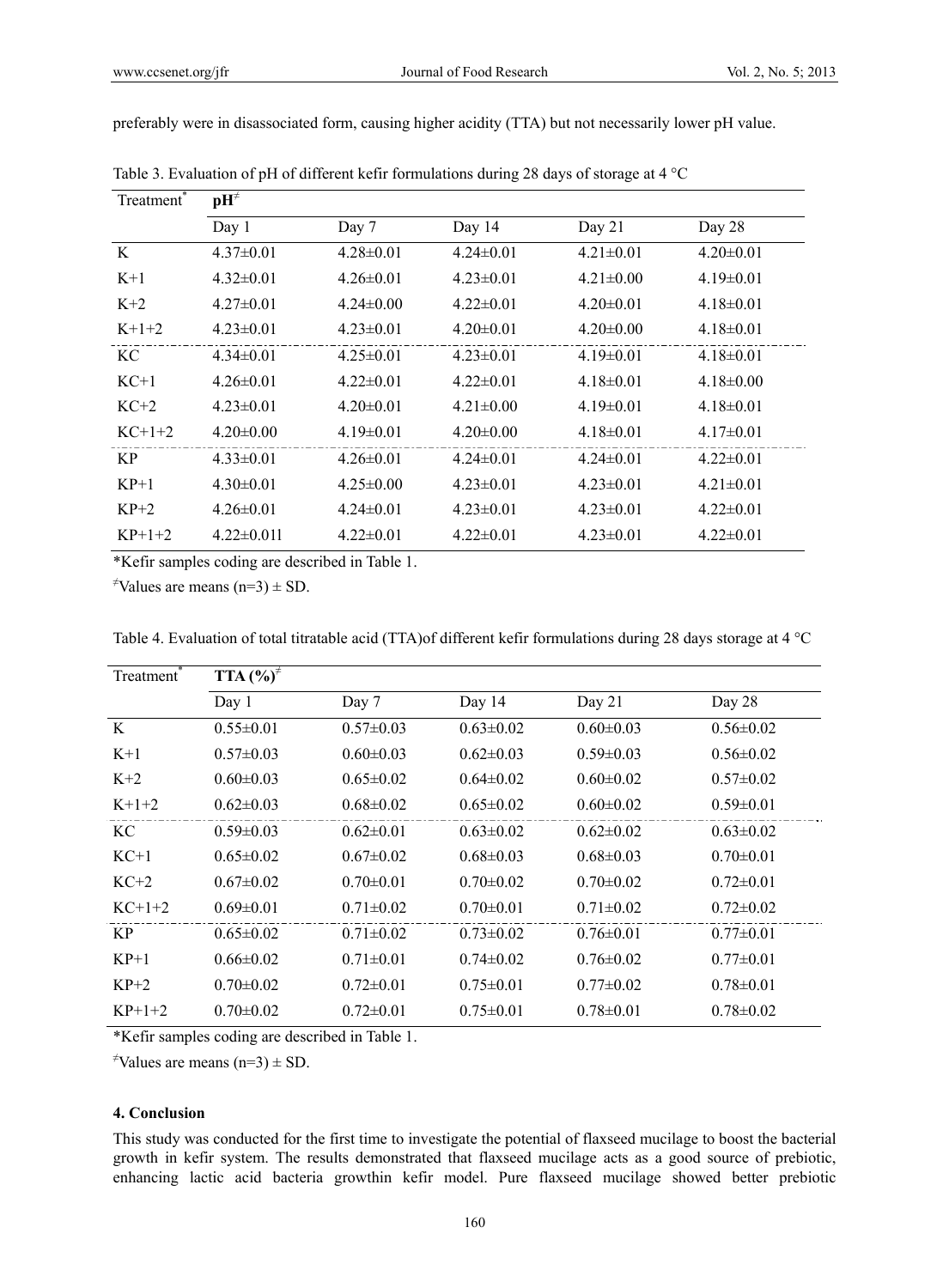functionality compared to the crude flaxseed mucilage without causing a drastic decline in pH. High antioxidant activity of flaxseed mucilage confirmed additional beneficiary of incorporation of these natural bioactive compounds in kefir system.Using microwave extraction technique for flaxseed mucilage resulted in higher TPC value which reflects the merit of this green and environmental friendlytechnique as a promising free-solvent method to extract plant bioactives. Considering processing time and expense for purification crude flaxseed mucilage, our results demonstrated that using crude flaxseed mucilage as a source of prebioticcould still provide acceptable bacterial viability as well as high antioxidant protection. Future studies including investigation of sensory and rheologicalcharacteristics of kefir samples containing flaxseed mucilage would be useful to know impacts on kefir sensorial and textural properties. Also, in vivo animal and clinical study are necessary to determine health-related properties of kefir supplemented with flaxseed mucilage.

#### **Acknowledgement**

This work was supported by the Natural Sciences and Engineering Research Council of Canada (NSERC-Engage) and the Carleton University Start-up funds. Authors thank to Susanna Fang for her assistance during this study.

#### **References**

- Agil, R., & Hosseinian, F. (2012). Dual functionality of triticale as a novel dietary source of prebiotics with antioxidant activity in fermented dairy products. *Plant Foods for Human Nutrition, 67*, 88-93. http://dx.doi.org/10.1007/s11130-012-0276-2
- Agil, R., Gaget, A., Gliwa, J., Avis, T. J., Willmore, B., & Hosseinian, F. (2013). Lentils enhance probiotic growth in yogurt and provide added benefit of antioxidant protection. *LWT - Food Science and Technology, 50*, 45-49. http://dx.doi.org/10.1016/j.lwt.2012.07.032
- AidiWannes, W., Mhamdi, B., Sriti, J., Ben Jemia, M., Ouchikh, O., Hamdaoui, G., … Marzouk, B. (2010). Antioxidant activities of the essential oils and methanol extracts from myrtle (*Myrtuscommunis var. italica L*.) leaf, stem, and flower. *Food and Chemical Toxicology, 48*, 1362-1370. http://dx.doi.org/10.1016/j.fct.2010.03.002
- Beejmohun, V., Fliniaux, O., Grand, E., Lamblin, F., Bensaddek, L., Christen, P., & Mesnard, F. (2007). Microwave assisted extraction of the main phenolic compounds in flaxseed. *Phytochemical Analysis, 18*, 275-282. http://dx.doi.org/10.1002/pca.973
- Bloedon, L. T., & Szapary, P. O. (2004). Flaxseed and cardiovascular risk. *Nutrition Reviews, 62*, 18-27. http://dx.doi.org/10.1111/j.1753-4887.2004.tb00002.x
- Chiremba, C., Rooney, L. W., & Beta, T. (2012). Microwave-assisted extraction of bound phenolic acids in bran and flour fractions from sorghum and maize cultivars varying in hardness. *Journal of Agricultural and Food Chemistry, 60*, 4735-4742. http://dx.doi.org/10.1021/jf300279t
- Collar, C. (1996). Biochemical and technological assessment of the metabolism of pure and mixed cultures of yeast and lactic acid bacteria in breadmaking applications. *Food Science and Technology International, 2*, 349-367. http://dx.doi.org/10.1177/108201329600200601
- Cui, W., & Mazza, G. (1996). Physicochemical characteristics of flaxseed gum. *Food Research International, 29*, 397-402. http://dx.doi.org/10.1016/0963-9969(96)00005-1
- Dapkevicius, A., Venskutonis, R., Beek, T. A. V., & Linssen, J. P. H. (1998). Antioxidant activity of extracts obtained by different isolation procedures from some aromatic herbs grown in Lithuania. *Journal of the Science of Food and Agriculture, 77*, 140-146. http://dx.doi.org/10.1002/(SICI)1097-0010(199805)77:1<140::AID-JSFA18>3.3.CO;2-B
- Espirito Santo, A. P., Silva, R. C., Soares, F. A. S. M., Anjos, D., Gioielli, L. A., & Oliveira, M. N. (2010). Açai pulp addition improves fatty acid profile and probiotic viability in yoghurt. *International Dairy Journal, 20*, 415-422. http://dx.doi.org/10.1016/j.idairyj.2010.01.002
- Fodje, A. M. L., Chang, P. R., & Leterme, P. (2009). In vitro bile acid binding and short chain fatty acid profile of flax fiber and ethanol co-products. *Journal of Medicinal Food, 12*, 1065-1073. http://dx.doi.org/10.1089/jmf.2008.0242
- Gibson, G. R., Probert, H. M., Loo, J. V., Rastall, R. A., & Roberfroid, M. B. (2004). Dietary modulation of the human colonic microbiota: updating the concept of prebiotics. *Nutrition Research Review, 17*, 259-275. http://dx.doi.org/10.1079/NRR200479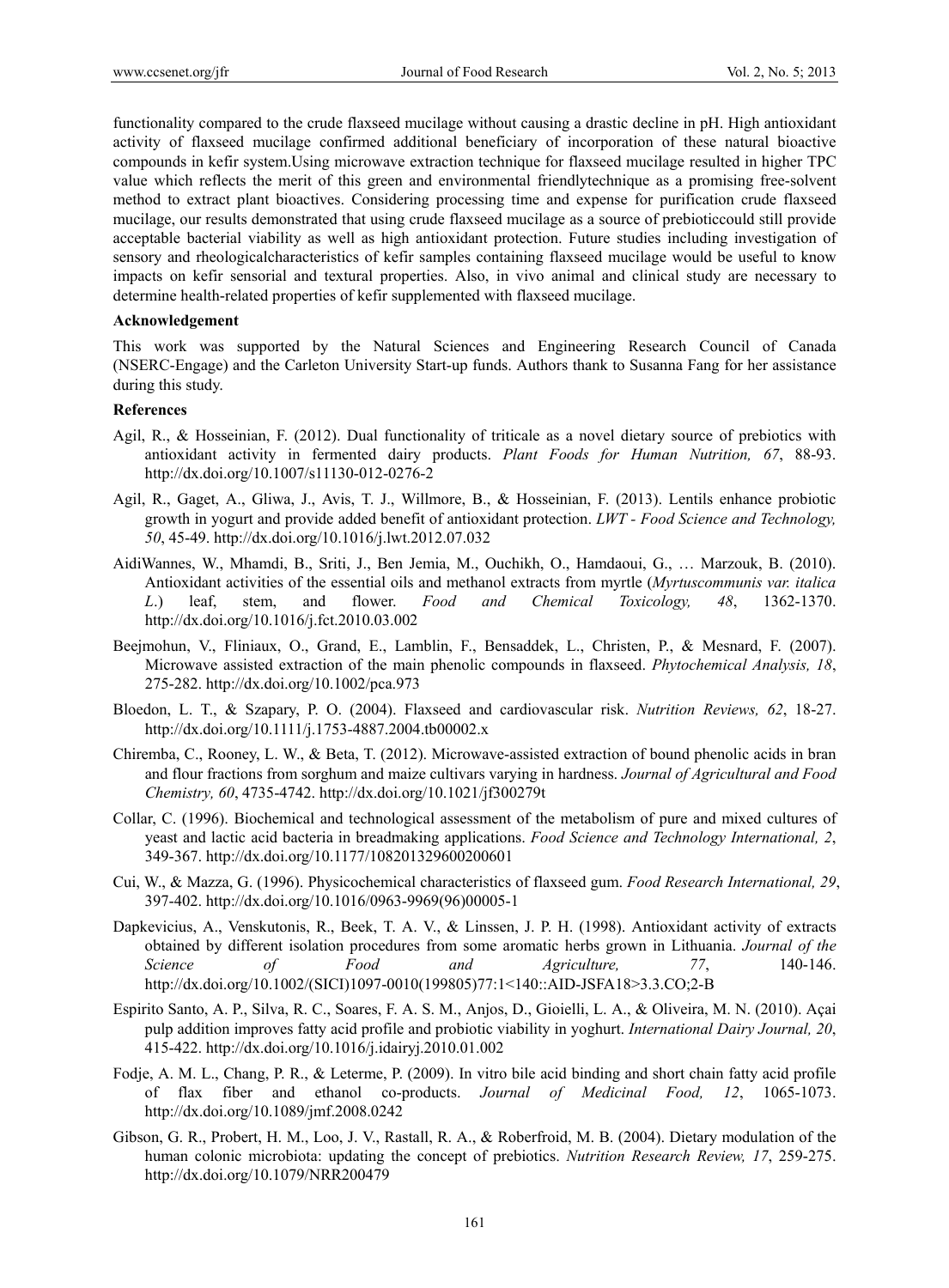- Gutiérrez, C., Rubilar, M., Jara, C., Verdugo, M., Sineiro, J., & Shene, C. (2010). Flaxseed and flaxseed cake as a source of compounds for food industry. *Journal of Soil science and Plant Nutrition, 10*, 454-463.
- Guzel-Seydim, Z., Kok-Tas, T., Ertekin-Filiz, B., & Seydim, A. C. (2011). Effect of different growth conditions on biomass increase in kefir grains. *Journal of Dairy Science, 94*, 1239-1242. http://dx.doi.org/10.3168/jds.2010-3349
- Hertzler, S. R., & Clancy, S. M. (2003). Kefir improves lactose digestion and tolerance in adults with lactose maldigestion*. Journal of the American Dietetic Association, 103*, 582-587. http://dx.doi.org/10.1053/jada.2003.50111
- Hijova, E., Chmelarova, A., & Bomba, A. (2011). Improved efficacy of prebiotic by flaxseed oil and horse chestnut in experimental colon cancer. *Bratislava Medical Journal, 112*, 161-164.
- Hosono, A., Tanabe, T., & Otani, H. (1990). Binding properties of lactic acid bacteria isolated from kefir milk with mutagenic amino acid pyrolyzates. *Milchwissenschaft, 45*, 647-651.
- Hosseinian, F. S., & Mazza, G. (2009). Triticale bran and straw: Potential new sources of phenolic acids, proanthocyanidins, and lignans. *Functional Foods, 1*, 57-64. http://dx.doi.org/10.1016/j.jff.2008.09.009
- Hu, C., Yuan, Y. V., & Kitts, D. D. (2007). Antioxidant activities of the flaxseed lignan secoisolariciresinol diglucoside, its aglycone secoisolariciresinol and the mammalian lignans enterodiol and enterolactone in vitro. *Food and Chemical Toxicology, 45*, 2219-2227. http://dx.doi.org/10.1016/j.fct.2007.05.017
- Huang, D., Ou, B., Hampsch-Woodill, M., Flanagan, J. A., & Prior, R. L. (2002). High-throughput assay of oxygen radical absorbance capacity (ORAC) using a multichannel liquid handling system coupled with a microplate fluorescence reader in 96-well format. *Journal of Agricultural and Food Chemistry, 50*, 4437-4444. http://dx.doi.org/10.1021/jf0201529
- Irigoyen, A., Arana, I., Castiella, M., Torre, P., & Ibáñez, F. C. (2005). Microbiological, physicochemical, and sensory characteristics of kefir during storage. *Food Chemistry, 90*, 613-620. http://dx.doi.org/10.1016/j.foodchem.2004.04.021
- Kök-Tas, T., Ekinci, F. Y., & Güzel-Seydim Z. B. (2012). Identification of microbial flora in kefir grains produced in Turkey using PCR. *International Journal of Dairy Technology, 65*, 126-131. http://dx.doi.org/10.1111/j.1471-0307.2011.00733.x
- Kozlowska, H., Zadernowski, R., & Sosulski, F. W. (1983). Phenolic acids in oilseed flours. *Nahrung, 27*, 449-453. http://dx.doi.org/10.1002/food.19830270517
- Li, W., Hydamaka, A. W., Lowry, L., & Beta, T. (2009). Comparison of antioxidant capacity and phenolic compounds of berries, chokecherry and seabuckthorn. *Central European Journal of Biology, 4*, 499-506. http://dx.doi.org/10.2478/s11535-009-0041-1
- MacRae, W. D., & Towers, G. H. N. (1984). Biological activities of lignans. *Phytochemistry, 23*, 1207-1220. http://dx.doi.org/10.1016/S0031-9422(00)80428-8
- Mazur, W., Fotsis, T., Wähälä, K., Ojala, S., Salakka, A., & Adlercreutz, H. (1996). Isotope dilution gas chromatographic-mass spectrometric method for the determination of isoflavonoids, coumestrol, and lignans in food samples. *Analytical Biochemistry, 233*, 169-180. http://dx.doi.org/10.1006/abio.1996.0025
- Mei, G. Y., Carey, C. M., Tosh, S., & Kostrzynska, M. (2011). Utilization of different types of dietary fibres by potential probiotics. *Canadian Journal of Microbiology, 57*, 857-865. http://dx.doi.org/10.1139/w11-077
- Miguel, M. G. C. P., Cardoso, P. G., Lago, L. A., & Schwan, R. F. (2010). Diversity of bacteria present in milk kefir grains using culture-dependent and culture-independent methods. *Food Research International, 43*, 1523-1528. http://dx.doi.org/10.1016/j.foodres.2010.04.031
- Naran, R., Chen, G. B., & Carpita, N. C. (2008). Novel rhamnogalacturonan I and arabinoxylan polysaccharides of flax seed mucilage. *Plant Physiology, 148*, 132-141. http://dx.doi.org/10.1104/pp.108.123513
- Nemes, S. M., & Orsat, V. (2011). Microwave-Assisted Extraction of Secoisolariciresinol Diglucoside-Method Development. *Food and Bioprocess Technology, 4*, 1219-1227. http://dx.doi.org/10.1007/s11947-009-0213-z
- Oomah, B. D., Kenaschuck, E. O., & Mazza, G. (1995). Phenolic acids in flaxseed. *Journal of Agricultural and Food Chemistry, 43*, 2016-2019. http://dx.doi.org/10.1021/jf00056a011
- Roberfroid, M., & Slavin, J. (2000). Nondigestible Oligosaccharides. *Critical Reviews in Food Science and*